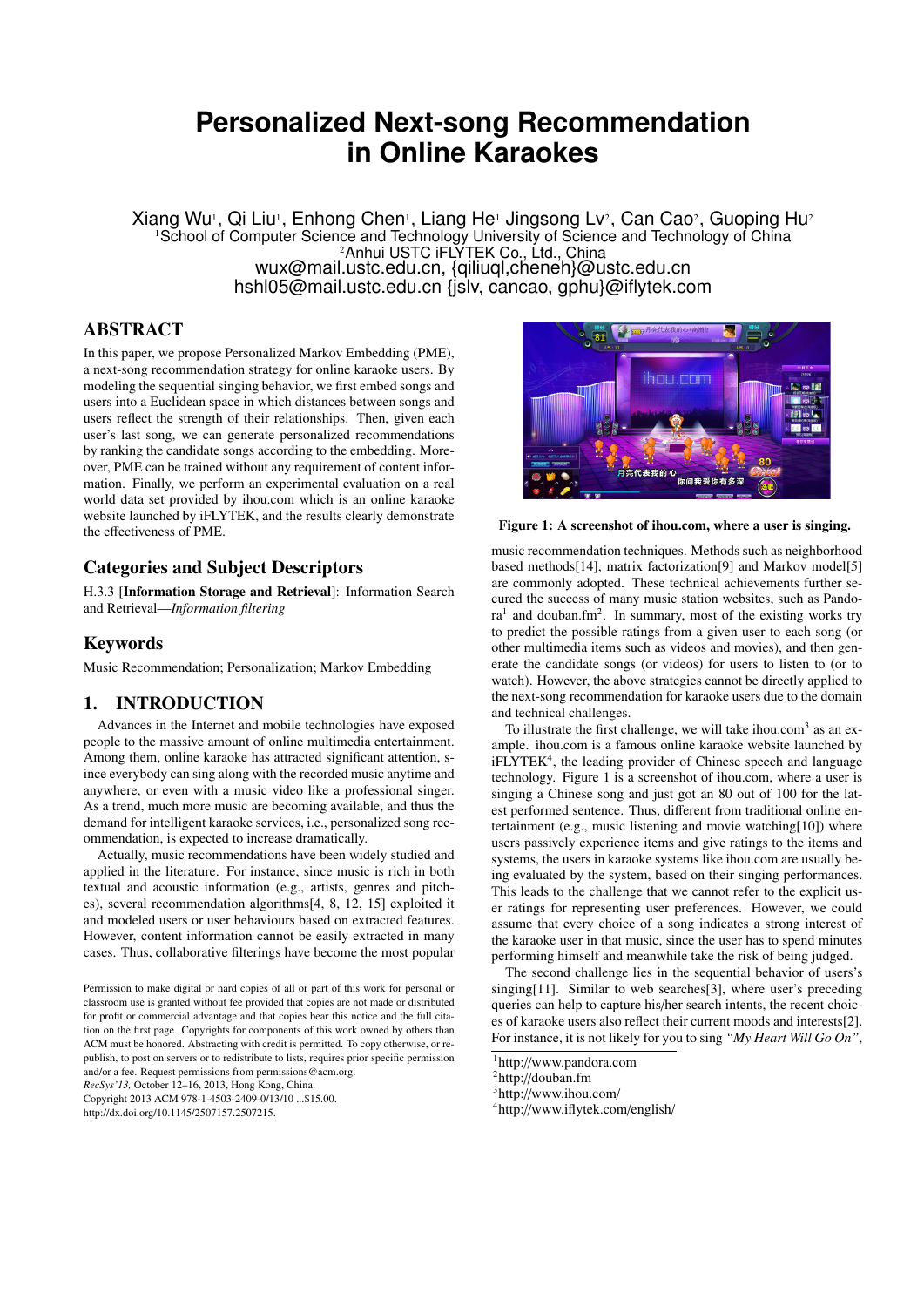when the cheerful *"Uptown Girl"* is just sung, even if you do like these two songs. Thus, besides capturing the general (long-term) preference of each user, it is also important to model the sequential nature of singing lists for the user's contextual (short-term) preference[13] when making personalized next-song recommendations.

To address the above challenges, in this paper, we extend the existing Logistic Markov Embedding (LME)[5] algorithm and propose Personalized Markov Embedding (PME), a next-song recommendation strategy for online karaoke users. Specifically, we first embed songs and users into a Euclidean space in which distances between songs and users reflect the strength of their relationships. This embedding could efficiently combine users' long-term and short-term preferences together. Then, given each user's last song, we can generate recommendations by ranking the candidate songs according to the embedding. Moreover, our PME can be trained without any content information of songs, namely just with the interaction history of users' singing. Finally, we perform an experimental evaluation on a real world data set, and the results demonstrate that the PME algorithm outperforms several state-of-the-arts, including the non-personalized LME algorithm.

# 2. NEXT-SONG RECOMMENDATION 2.1 Problem Formalization

Given the songs that have been performed previously by each karaoke user, our goal is to recommend a ranked list of songs to a given user for the current context (the last song). We formalize this problem as follows. Let  $S = \{s_1, s_2, \dots, s_{|S|}\}\)$  be the song set and  $U = \{u_1, u_2, \dots, u_{|U|}\}$  be the user set. The neighbouring song records, which are usually similar, performed by the same user during short time intervals form a session. For instance, the *j*-th session of user *u* is represented by  $p_{u,j} = (p_{u,j}^{(1)}, p_{u,j}^{(2)}, \cdots, p_{u,j}^{(|p_{u,j}|)})$ where  $p_{u,j}^{(k)}$  is the *k*-th song in session  $p_{u,j}$ . All sessions produced by user *u* is  $p_u = (p_{u,1}, p_{u,2}, \dots, p_{u,|p_u|})$ . Thus, the entire data set can be represented as  $D = \{(u, p_u) | u \in U\}$ . In other words, given *D*, the current user *u* and the last song *s* performed by user *u*, we want to train a model to generate a candidate song list for user *u* to choose from for his/her next performance. Along this line, we should estimate the transition probabilities between songs for each user (session) by measuring user preferences.

#### 2.2 Personalized Markov Embedding

In this subsection, we describe the way to simultaneously measure users' long-term and short-term preferences and the relationships between users and songs by PME. Thus, the next-song recommendation list can be generated naturally.

To this end, we map songs and users into points in a  $\mathbb{R}^d$  space, and use vector  $\mathbf{x}(s)$  and vector  $\mathbf{y}(u)$  to denote song *s*'s and user *u*'s coordinates in this space, respectively. The Euclidean distance between two points reflects the relation between corresponding users/songs. If two songs stay apart from each other, it is not likely that they will show up in the same session. Also, if a user stays close to a song, he/she may often sing it. Worth noting that the relations are asymmetric, and this can be inferred from the later illustration.

First, we assume the probability  $Pr(s_b|s_a, u)$  of a transition from song  $s_a$  to song  $s_b$  made by user *u* is related to the Euclidean distances  $\|\mathbf{x}(s_a) - \mathbf{x}(s_b)\|_2$  and  $\|\mathbf{y}(u) - \mathbf{x}(s_b)\|_2$ , which can be viewed as user *u*'s short-term and long-term preferences. Straightforwardly, it can be described as:

$$
Pr(s_b|s_a, u) \propto e^{-\left\| \mathbf{x}(s_a) - \mathbf{x}(s_b) \right\|_2^2 - \left\| \mathbf{y}(u) - \mathbf{x}(s_b) \right\|_2^2}
$$
(1)

Note that  $Pr(s_b|s_a)$  is proportional to  $e^{-\|\mathbf{x}(s_a) - \mathbf{x}(s_b)\|_2^2}$  in LME[5]. Thus, the user information is ignored by LME, while being considered by our PME.

Since  $\sum_{b=1}^{|S|} Pr(s_b|s_a, u) = 1$ , we add a denominator to the exponential value for normalization, and Equation (1) becomes:

$$
Pr\left(s_b|s_a, u\right) = \frac{e^{-\left\| \mathbf{x}(s_a) - \mathbf{x}(s_b) \right\|_2^2 - \left\| \mathbf{y}(u) - \mathbf{x}(s_b) \right\|_2^2}}{\sum_{s \in S} e^{-\left\| \mathbf{x}(s_a) - \mathbf{x}(s) \right\|_2^2 - \left\| \mathbf{y}(u) - \mathbf{x}(s) \right\|_2^2}}
$$
(2)

And now, we can get the coordinate mappings through a likelihood maximization approach:

$$
(\mathbf{X}, \mathbf{Y}) = \arg \max_{\mathbf{X}, \mathbf{Y}} \prod_{(u, p_u) \in D} \prod_{j=1}^{|p_u|} \prod_{k=2}^{|p_u|} Pr(p_{u,j}^{(k)} | p_{u,j}^{(k-1)}, u)
$$
(3)

where the song-mapping matrix  $\mathbf{X} = [\mathbf{x}(s_1), \mathbf{x}(s_2), \cdots, \mathbf{x}(s_{|\mathcal{S}|})]$ and the user-mapping matrix  $\mathbf{Y} = [\mathbf{y}(u_1), \mathbf{y}(u_2), \cdots, \mathbf{y}(u_{|U|})]$ .

Then, we could transform Equation (3) into its equivalent form by applying the ln function:

$$
(\mathbf{X}, \mathbf{Y}) = \arg \max_{\mathbf{X}, \mathbf{Y}} \sum_{(u, p_u) \in D} \sum_{j=1}^{|p_u|} \sum_{k=2}^{|p_u|} \ln Pr \left( p_{u,j}^{(k)} \middle| p_{u,j}^{(k-1)}, u \right)
$$
  
\n
$$
= \arg \max_{\mathbf{X}, \mathbf{Y}} \sum_{u \in U} \sum_{s_a \in S} \sum_{s_b \in S} c_{u, s_a, s_b} \ln Pr(s_b \mid s_a, u)
$$
  
\n
$$
= \arg \max_{\mathbf{X}, \mathbf{Y}} \sum_{u \in U} \sum_{s_a \in S} \sum_{s_b \in S} c_{u, s_a, s_b} \left[ -\|\mathbf{x}(s_a) - \mathbf{x}(s_b)\|_2^2 - \|y(u) - \mathbf{x}(s)\|_2^2 \right]
$$
  
\n
$$
- \|\mathbf{y}(u) - \mathbf{x}(s_b)\|_2^2 - \ln \sum_{s \in S} e^{-\|\mathbf{x}(s_a) - \mathbf{x}(s)\|_2^2 - \|\mathbf{y}(u) - \mathbf{x}(s)\|_2^2} \right]
$$
  
\n
$$
\stackrel{\text{def}}{=} \arg \max_{\mathbf{X}, \mathbf{Y}} L_1(D|\mathbf{X}, \mathbf{Y})
$$

where  $c_{u,s_a,s_b}$  is the number of occurrence of song  $s_b$  after song  $s_a$  by user *u* in the whole data set *D*. While both  $\frac{\partial L_1(D|\mathbf{X}, \mathbf{Y})}{\partial x(i)}$  and  $\frac{\partial L_1(D|\mathbf{X}, \mathbf{Y})}{\partial y(i)}$  are non-convex, we find that gradient descent algorithm can still find proper solutions. However, both of the partial derivatives are so complex that the time complexity of a single iteration is as high as  $O(|U||S|^2)$  even after optimization.

Then, to overcome the time-consuming problem, we propose Equation (5) to simulate Equation (2). In this way, the two types of Euclidean distances can be decoupled:

$$
Pr(s_b|s_a)Pr(s_b|u) = \frac{e^{-||\mathbf{x}(s_a) - \mathbf{x}(s_b)||_2^2}}{\sum_{s \in S} e^{-||\mathbf{x}(s_a) - \mathbf{x}(s)||_2^2}} \frac{e^{-||\mathbf{y}(u) - \mathbf{x}(s_b)||_2^2}}{\sum_{s \in S} e^{-||\mathbf{y}(u) - \mathbf{x}(s)||_2^2}}
$$
(5)

where  $Pr(s_b|s_a)$  is the transition probability from song  $s_a$  to song  $s_b$ and  $Pr(s_b|u)$  is the probability of user *u* singing song  $s_b$ . Note that Equation (5) is not simply an assembled model, since all parameters will be trained simultaneously.

Following a similar process of Equation (3) and Equation (4), we could get:

$$
(\mathbf{X}, \mathbf{Y}) = \arg \max_{\mathbf{X}, \mathbf{Y}} \sum_{u \in U} \sum_{s_a \in S} \sum_{s_b \in S} c_{u, s_a, s_b} \ln Pr(s_b|s_a) Pr(s_b|u)
$$
  
\n
$$
= \arg \max_{\mathbf{X}, \mathbf{Y}} \sum_{u \in U} \sum_{s_a \in S} \sum_{s_b \in S} c_{u, s_a, s_b} \left[ -\|\mathbf{x}(s_a) - \mathbf{x}(s_b)\|_2^2 - \ln \sum_{s \in S} e^{-\|\mathbf{x}(s_a) - \mathbf{x}(s)\|_2^2} - \|\mathbf{y}(u) - \mathbf{x}(s_b)\|_2^2 - \ln \sum_{s \in S} e^{-\|\mathbf{y}(u) - \mathbf{x}(s)\|_2^2} \right] \tag{6}
$$
  
\n
$$
- \ln \sum_{s \in S} e^{-\|\mathbf{y}(u) - \mathbf{x}(s)\|_2^2} \left[ \frac{\|\mathbf{x}(u) - \mathbf{x}(s)\|_2^2}{\|\mathbf{x}(u) - \mathbf{x}(s)\|_2^2} \right]
$$
  
\n
$$
\stackrel{\text{def}}{=} \arg \max_{\mathbf{X}, \mathbf{Y}} L_2(D|\mathbf{X}, \mathbf{Y})
$$

It can be found that the time complexity of one iteration has decreased to  $O(|U||S|)$ , if  $\sum_{s \in S} e^{-\|\mathbf{x}(s_a) - \mathbf{x}(s)\|_2^2}$  and  $\sum_{s \in S} e^{-\|\mathbf{y}(u) - \mathbf{x}(s)\|_2^2}$  are cached for approximate calculation.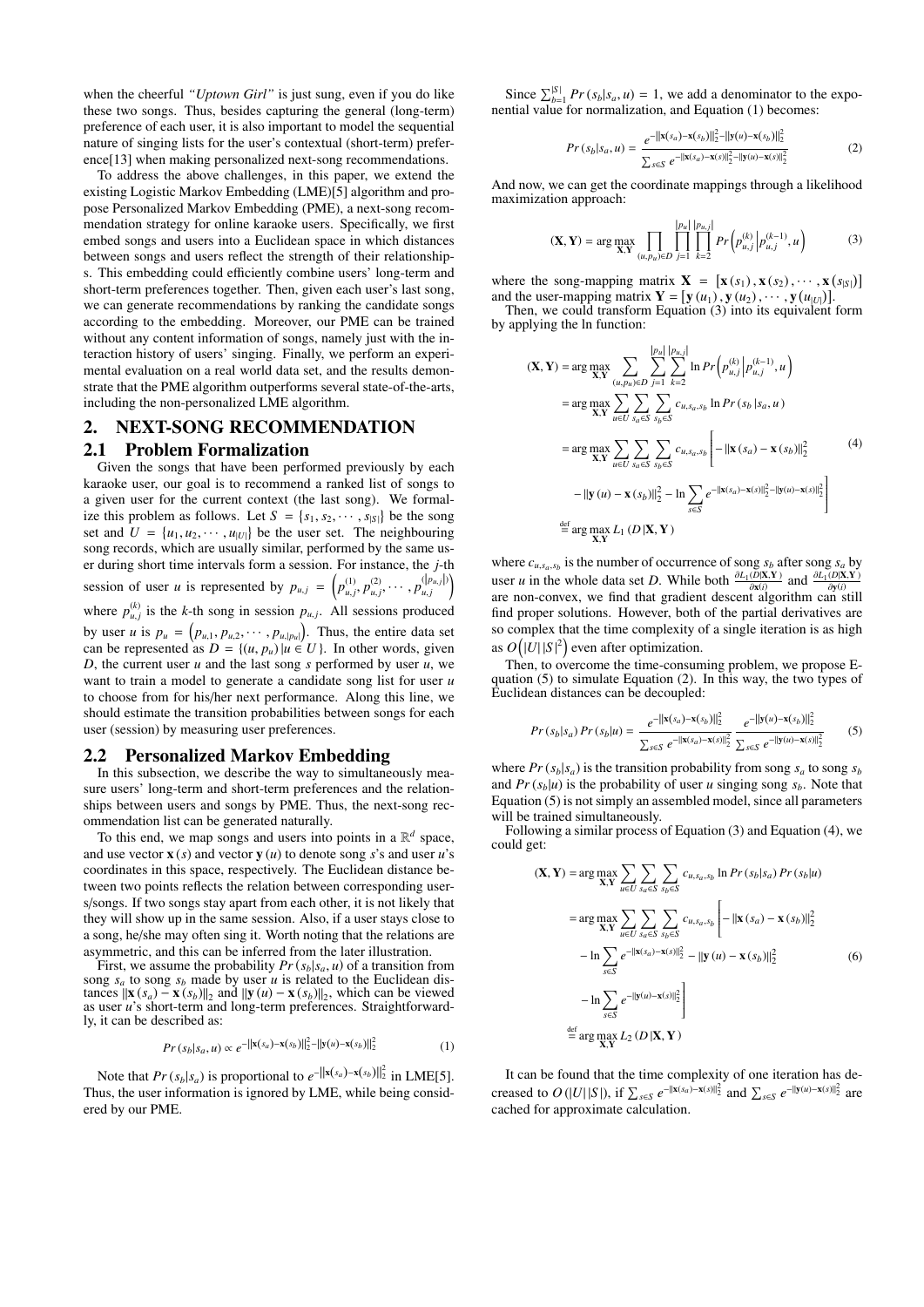

Figure 2: Top- $k$  comparisons of Bigram, PBigram, LME, LME+UE and our PME in  $\mathbb{R}^{20}$  (a) and  $\mathbb{R}^{50}$  (b) with  $k\in[1,20].$ 

Further, we apply regularization of Frobenius norm to Equation (6), and our target becomes:

$$
(\mathbf{X}, \mathbf{Y}) = \arg \max_{\mathbf{X}, \mathbf{Y}} \left[ L_2 \left( D \left| \mathbf{X}, \mathbf{Y} \right. \right) - \lambda \left\| \mathbf{X} \right\|_{Frob}^2 - \lambda \left\| \mathbf{Y} \right\|_{Frob}^2 \right] \tag{7}
$$

where  $\lambda$  is the regularization coefficient, and we can get the updating rules through partial derivations:

$$
\mathbf{x}(s) \leftarrow \mathbf{x}(s) + \frac{\tau}{n} \left[ \frac{\partial L_2\left(D\left|\mathbf{X}, \mathbf{Y}\right.\right)}{\partial \mathbf{x}(s)} - \frac{\partial \lambda \left\|\mathbf{X}\right\|_{Frob}^2}{\partial \mathbf{x}(s)} \right] \tag{8}
$$

$$
\mathbf{y}(u) \leftarrow \mathbf{y}(u) + \frac{\tau}{n} \left[ \frac{\partial L_2(D|\mathbf{X}, \mathbf{Y})}{\partial \mathbf{y}(u)} - \frac{\partial \lambda ||\mathbf{Y}||^2_{Frob}}{\partial \mathbf{y}(u)} \right] \tag{9}
$$

where  $\tau$  is the learning rate and *n* is the total number of song transitions in data set *D*.

Finally, after the embedding, given the current user *u* and his/her last song *sa*, we could generate the next-song recommendation by ranking the candidate songs based on Equation (5). Meanwhile, we can figure out why  $Pr(s_b|s_a, u)$  and  $Pr(s_a|s_b, u)$  are not symmetric.

# 3. EXPERIMENTAL RESULTS

Table 1: Statistics of the data set.

| #Users | #Items | #Sessions | #Training<br><b>Transitions</b> | #Test<br><b>Transitions</b> |
|--------|--------|-----------|---------------------------------|-----------------------------|
| 13.452 | 943    | 105.743   | 332,640                         | 58.687                      |

In this section, we evaluate PME on the real world karaoke data provided by ihou.com from July 2011 to April 2012. To reduce noise, we only consider the users who have sung more than 10 different songs and the songs which have been sung by more than 3 different users. For the singing session segmentation, we let the songs to be in the same session, if the user's inactive intervals between adjacent songs are less than 1 hour. We put the last transition of songs from each session into the test set, the rest for training, and ensure that every test song exists in the training set. The statistical information of the final data can be found in Table 1.

Evaluation Metrics. To measure the ranking accuracy, we adopt Precision, Recall,  $F_1$ -score and Mean Average Precision (MAP) as our evaluation metrics[7]. These metrics pay more attention to the first several candidates in the ranked list, and try to characterize the recommendation results from different perspectives.

Baselines. We choose the following four baseline methods:

- Bigram Model (Bigram)[1] is a first-order Markov model which considers the probability of the appearance of songs separately for different preceding songs, in other words, it calculate  $Pr(s_b|s_a)$  based on statistics. We adopt Witten-Bell discounting [6] for smoothing.
- Personalized Bigram Model (PBigram) is an assembled algorithm which combines two bigrams  $Pr(s_b|s_a)$  and  $Pr(s_b|u)$ together by multiplying their results, and Witten-Bell discounting is also used.
- Logistic Markov Embedding (LME)[5] is similar to PME. However, it outputs the same  $Pr(s_b|s_a)$  for all users.
- LME with User Embedding (LME+UE) includes personalization into LME by a two-phased training approach, where song-embeddings are first trained and fixed before the training of user-embeddings are conducted.

All of the aforementioned four baselines can be seen as the related methods for PME. Worth noting that similar to bigram model, uniform model and unigram model [5] are also popular models for Natural Language Processing. However, their performances are no better than the selected baselines.

**Performance Comparison.** Parameters such as  $\tau$  and  $\lambda$  in certain methods are determined experimentally, and all iterative methods are run until convergence. The performances under different dimensionalities are tested for LME, LME+UE and PME. For instance, the results of models trained in  $\mathbb{R}^{20}$  and  $\mathbb{R}^{50}$  are shown in Figure 2. From both Figure 2(a) and Figure 2(b), we could observe that our personalized methods (PBigram, LME+UE and PME) are better than their corresponding benchmark methods (Bigram and LME). More importantly, PME performs best in all cases. Another interesting observation is that LME performs very similarly to Bigram under the ranking metrics, which is different from that in [5] where the likelihood metric is adopted.

Also, we compare the efficiency difference between LME and PME. For instance, under the same platform, when the dimensionality equals to 50, it takes 1.3s for LME and 16.5s for PME to run a single iteration, whose time complexities are  $O(|S|^2)$  and  $O(|U||S|)$ , respectively.

Deep Understanding. For comparing the performance of the algorithms under different sparsity, we conduct another experiment.